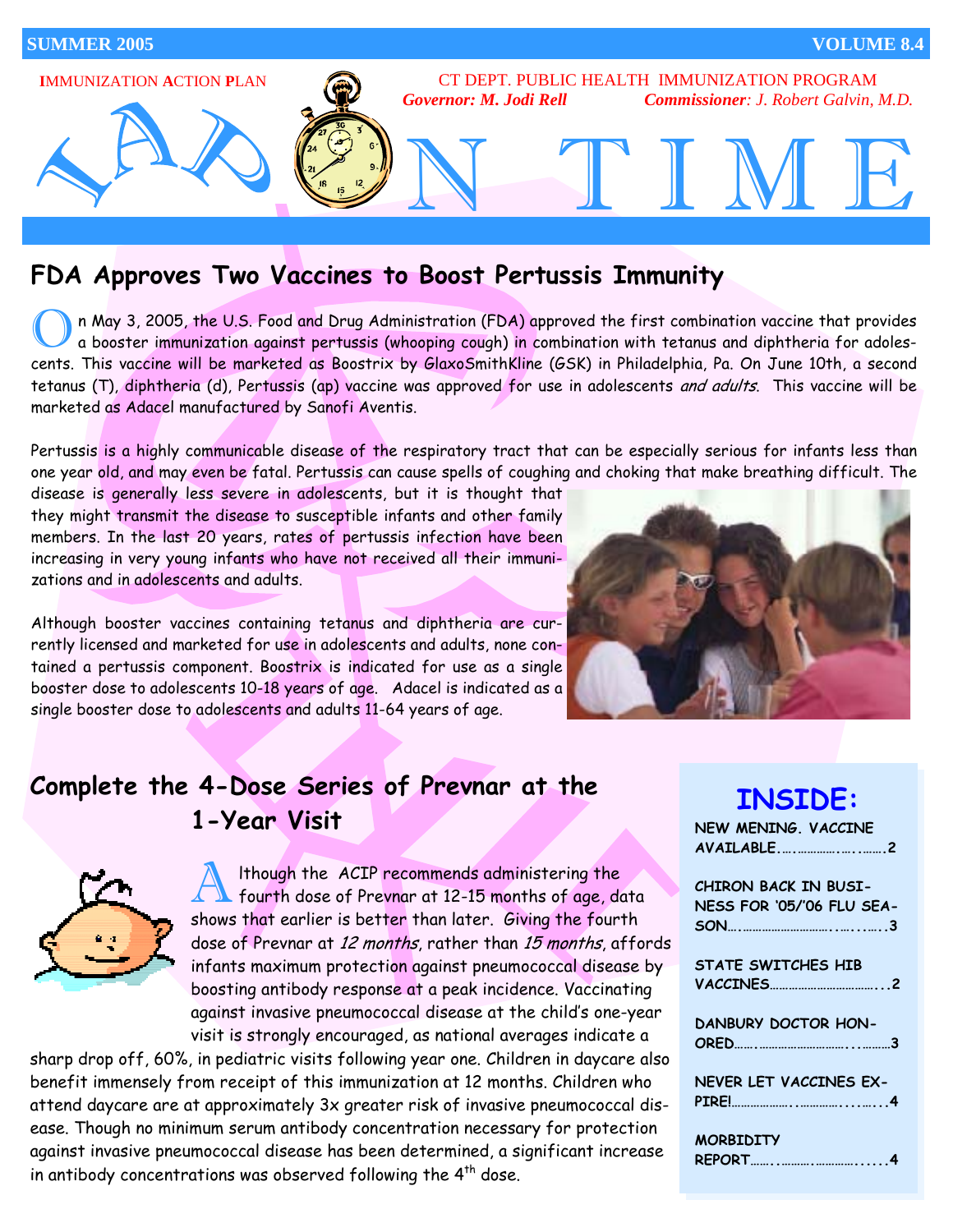

## **Meningococcal Conjugate Vaccine**

On January 17, 2005, the Food and Drug Administration (FDA) approved the licensure of a new meningococcal conjugate vaccine (MCV4), brand name Menactra, manufactured by Sanofi Pasteur. In February, the Advisory Committee on Immunization Practices (ACIP) recommended this vaccine for inclusion as part of the Vaccine For Children's (VFC) Program. The vaccine is licensed for use for vaccination of adolescents and adults aged 11-55 years and protects against four serogroups of Neisseria meningitidis (A, C, Y, W-135), the bacterium that causes meningococcal infection. Full ACIP recommendations can be found at: http://www.cdc.gov/ nip/vaccine/meningitis/mcv4/mcv4\_acip.htm

MCV4 is similar to the polysaccharide meningococcal vaccine (Menomune, Sanofi Pasteur) that has been licensed since the early 1970s in that it covers the same four serogroups and is expected to produce at least 90% protection initially. However, it differs in that the duration of protection is expected to be much longer than the approximately 3 years that the polysaccharide vaccine provides, allowing it to be considered for long-term instead of situational protection.

#### Availability of MCV4 through the VFC Program

Effective June 1st, providers will be able to order Menactra for VFC-eligible children in the following age cohorts.

- k **Adolescents aged 11-12 years old at their preadolescent assessment visit**
- k **Adolescents at high school entry (~15 years old) who were not vaccinated at the preadolescent visit**
- k **College freshmen who live in dormitories**

New Vaccine Order Forms (VOFs) have been mailed to all providers. Providers should upon receiving the new VOFs, discard any old versions. MCV 4 comes packaged in single dose vials or in a box of five single dose vials. The vaccine does not need to be reconsti-

tuted before administration and needs to be kept refrigerated at between 35-46 degrees Fahrenheit. The new Vaccine Information Statement (VIS) is dated April 4, 2005. As a reminder, the VIS must be given to the parent or legal guardian before administration of the vaccine.

#### Potential Limits on MCV4 Supply

The initial national supplies of MCV4 are expected to be sufficient to completely vaccinate one but not all age cohorts for whom MCV4 is now recommended. Depending on demand, it is possible that supplies could become limited and that there could be substantial delays in filling orders. Currently, the only requirement in Connecticut for vaccination against meningococcal disease is for students entering college who live in dormitories. If MCV4 vaccine supplies become temporarily exhausted, the polysaccharide vaccine (Menomune) can be used.

# **Influenza**

For the influenza vaccination season of 2005-2006, it is anticipated that there will be three suppliers of inactivated flu vaccine and one of live attenuated vaccine.

- $\oplus$  Sanofi Pasteur (the old Aventis Pasteur) is anticipating a supply of 50-55 million doses. New this season, their .5 cc pre filled syringes are thimerosal-free. They will also be supplying .25cc pre-filled syringes with no thimerosal. The multiple dose vials will still contain Thimerosal. The vaccine is approved for anyone >6 months of age.
- $\oplus$  Chiron has been given permission to manufacture inactivated influenza vaccine. The manufacturing takes place in Britain. They will still need to have the vaccine licensed in the U.S. They are anticipating 18-26 million doses. The vaccine is indicated for those  $\geq 3$  years of age.
- $\Theta$  Glaxo SmithKline has applied to the FDA for approval to sell their inactivate influenza vaccine in the U.S. Their vaccine is currently used in other countries. If they secure approval, they anticipate supplying 10- 15 million doses
- $\oplus$  MedImmune is the manufacturer of the live attenuated influenza vaccine (nasal spray). They anticipate providing

*(Continued on page 3)* 

# **Reporting Diseases to the State**

The Immunization Program would like to remind providers that cases of pertussis and varicella, as well as all other reportable diseases, must be reported at the time of recognition or suspicion of disease. This includes **all** types of varicella cases may they be wild-type, breakthrough, or a result of vaccine failure (very rare). Please **DO NOT** wait for laboratory confirmation to report. With pertussis, a nasopharangeal culture is essential for confirmation. A positive pertussis-specific PCR test is also considered to be confirmatory. If you are unsure of what diseases need to be reported, you may call the Immunization Program at 860-509-7929 or the Epidemiology Program at 860-509- 7994 and request a supply of the "Reportable Disease Confidential Case Report Form" (PD-23). For those reporting cases of varicella disease, please use the "Varicella Case Report Form", available from the Immunization Program. If you already have this form but it does not include space for reporting MMR vaccine history, please request the updated form. As a reminder, varicella vaccine is required for all children born in 1997 or later who attend day care, pre-school, and school and for all 7th through 12th grade students.  $\circledcirc$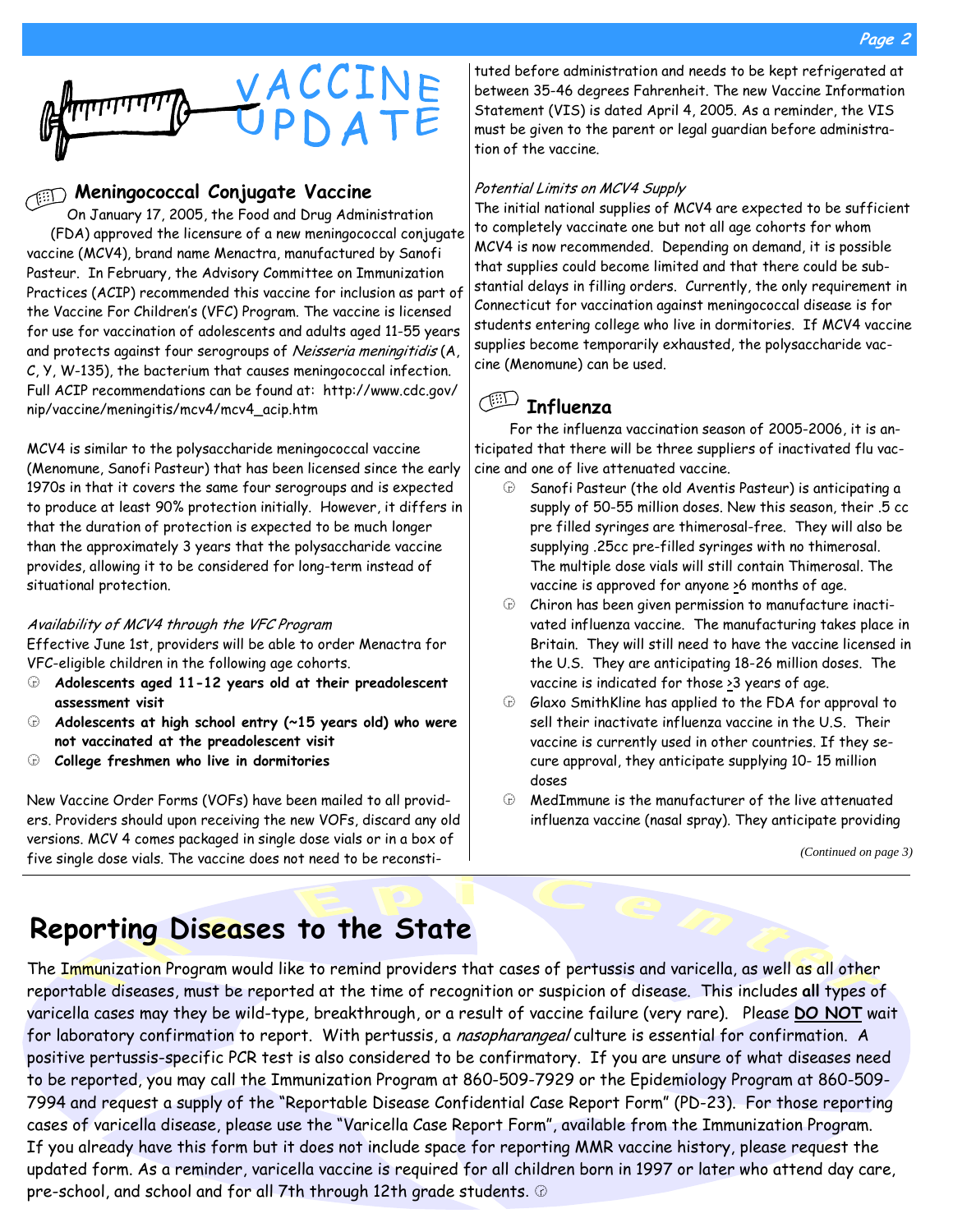**Page 3** 



On behalf of the State Immunization Program, IAP On Time is proud to recognize:

**Dr William A. Bauman** 

Dr. Bauman retired as Vice President of Medical Affairs of Danbury Hospital in 1990. He began his new career as a volunteer in April of 2000. The Pediatric Health Center (PHC) of Danbury Hospital is

very fortunate to have had Dr. Bauman as a volunteer for the past five years. Dr. Bauman works on average three days a week at the PHC reviewing charts, checking for accuracy and entering immunization data in the CIRTS registry. He flags children who are late and gives that information to the staff so that they can recall them. He takes his work very seriously and his diligence and that of the entire Pediatric Health Center staff has paid off. The pre-school immunization rates have risen every year at the PHC from 80% five years ago to a current 94 % up to date. Congratulations to the Pediatric Health Center and a very special thanks to Dr. Bauman.

*(Flu vaccine, Continued from page 2)* 

3 million doses. The vaccine is indicated for health individuals between 5 and 49 years of age.

The recommendations for who should be vaccinated for the upcoming season have not been announced, as of this writing. They are generally released in an MMWR (Morbidity and Mortality Weekly Report). The link to the MMWR website is: www.cdc.gov/mmwr/. Click on Recommendations and Reports. CDC also has an influenza website: www.cdc.gov/flu/. The American Lung Association of Connecticut is anticipating the flu hotline to begin on October 1,2005. The number is 1-888-NO-TO-FLU (1-888-668-6358). The hours of operation are M-F 9am to 3pm. Their website will also have a find a flu shot online at their website: www.alact.org. There is 24/7 access to the information on the clinics at that website.

### **HiB**

The State Immunization Program will soon be switching from ActHIB®, to PedvaxHIB® manufactured by Merck.

 A memo will be sent to all users of state vaccine regarding the official date of the switch as well as specific indications for use of Pedvax-HIB.

### **Increase in Administration Fee**

The State Immunization Program has increased the maximum allowable administration fee for vaccine supplied by the state from \$16 to \$21 per dose.

 Providers may bill an insurance company for vaccine administration fees in excess of the \$21 fee cap up to the maximum allowed by the company's policy.

As a reminder providers cannot impose a charge for the cost of the vaccine supplied by the State.



Department of Health and Human Services Centers for Disease Control and Prevention

**"Immunization Update 2005" Thursday, July 28 9-11:30 a.m. and 12-2:30 p.m.** 

Log on to: www.phppo.cdc.gov/phtnonline to register

#### **Local IAP Coordinators**

**Bridgeport**  Conrado Barzaga (203) 396-8384

**Danbury**  Irene Litwak (203) 730-5240

**East Hartford**  Sandra Ribeiro (860) 291-7390

**Hartford**  Leticia Marulanda (860) 547-1426 X7033

> **Meriden**  Kate Baker (203) 630-4251

**Middletown**  Loreen Gawel (860) 344-3471

**Naugatuck Valley**  Maritza Rosado (203) 881-3255

**New Britain**  Ramona Anderson (860) 612-2777

**New Haven**  Jennifer Wilson (203) 946-7097

**New London**  Mary Ellen Powell (860) 447-8322

**Northeast Region**  Danielle Baillargeon (860) 928-6541 X2013

> **Norwalk**  Pam Bates (203) 854-7728

**Stamford**  Cinthia Goncalves (203) 977-4976

**Torrington**  Sue Sawula (860) 489-0436

**Waterbury**  Randy York (203) 346-3907

**West Haven**  Betty Murphy (203) 937-3665

**Windham**  Karin Davis (860) 423-4534